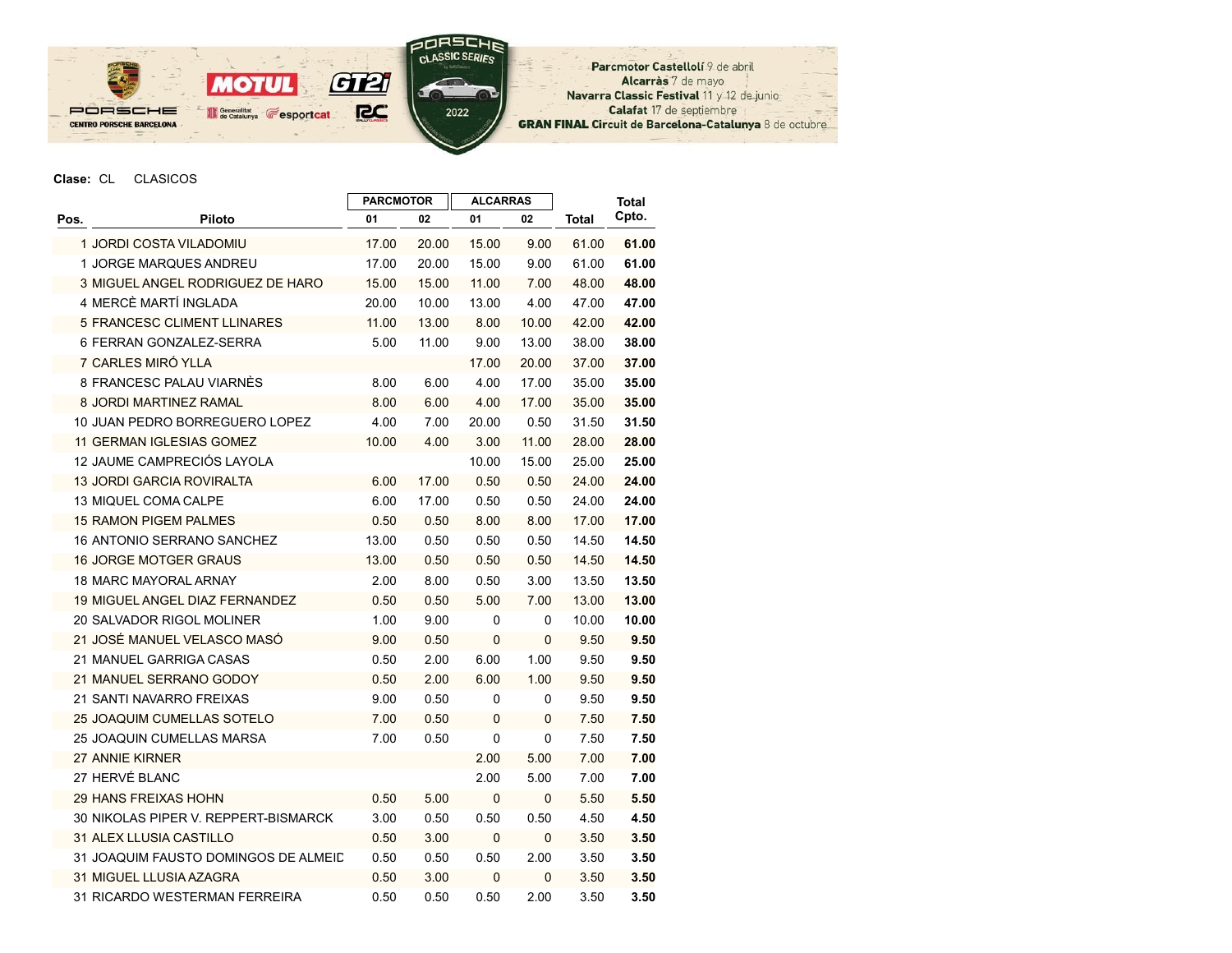

Parcmotor Castellolí 9 de abril Alcarràs 7 de mayo Navarra Classic Festival 11 y 12 de junio Calafat 17 de septiembre GRAN FINAL Circuit de Barcelona-Catalunya 8 de octubre

## Clase: CL CLASICOS

|      |                                  | <b>PARCMOTOR</b> |      | <b>ALCARRAS</b> |      |              | <b>Total</b> |
|------|----------------------------------|------------------|------|-----------------|------|--------------|--------------|
| Pos. | <b>Piloto</b>                    | 01               | 02   | 01              | 02   | <b>Total</b> | Cpto.        |
|      | 35 BERNARD MISI ALLAIRE          | 0.50             | 0.50 | 0.50            | 0.50 | 2.00         | 2.00         |
|      | 35 CARLOS BARTÉS BLÁZQUEZ        | 0.50             | 0.50 | 0.50            | 0.50 | 2.00         | 2.00         |
|      | 35 EMILI PUCHAL PIQUÉ            | 0.50             | 0.50 | 0.50            | 0.50 | 2.00         | 2.00         |
|      | 35 ENRIQUE GARCÍA GUTIERREZ      | 0.50             | 0.50 | 0.50            | 0.50 | 2.00         | 2.00         |
|      | <b>35 FERRAN MEDICO MEDINA</b>   | 0.50             | 0.50 | 0.50            | 0.50 | 2.00         | 2.00         |
|      | <b>35 JESUS SALES FUERTES</b>    | 0.50             | 0.50 | 0.50            | 0.50 | 2.00         | 2.00         |
|      | <b>35 JOSEP SALES SERNA</b>      | 0.50             | 0.50 | 0.50            | 0.50 | 2.00         | 2.00         |
|      | 35 JUAN MANUEL ANDREU TORRADO    | 0.50             | 0.50 | 0.50            | 0.50 | 2.00         | 2.00         |
|      | <b>43 PATXI BEASCOA AMAT</b>     |                  |      | 1.00            | 0.50 | 1.50         | 1.50         |
|      | 43 RUBÉN RINCÓN PEDRERO          | 0.50             | 1.00 | 0               | 0    | 1.50         | 1.50         |
|      | <b>45 ALAIN RUEDA</b>            |                  |      | 0.50            | 0.50 | 1.00         | 1.00         |
|      | 45 ALBERT MUNTADA NUÑEZ          |                  |      | 0.50            | 0.50 | 1.00         | 1.00         |
|      | 45 ALEJANDRO ORTIZ DORADO        | 0.50             | 0.50 | 0               | 0    | 1.00         | 1.00         |
|      | 45 ALFONSO MAÑANES BOIX          |                  |      | 0.50            | 0.50 | 1.00         | 1.00         |
|      | 45 ANGEL IRABERRI MOLINERO       | 0.50             | 0.50 | 0               | 0    | 1.00         | 1.00         |
|      | <b>45 DAMIAN RIBAS MALAGRIDA</b> | 0.50             | 0.50 | 0               | 0    | 1.00         | 1.00         |
|      | <b>45 DANIEL DURAND</b>          |                  |      | 0.50            | 0.50 | 1.00         | 1.00         |
|      | <b>45 DENIS ALLAIRE ALLAIRE</b>  | 0.50             | 0.50 | 0               | 0    | 1.00         | 1.00         |
|      | 45 EMILI FARINA PAGÈS            | 0.50             | 0.50 | 0               | 0    | 1.00         | 1.00         |
|      | <b>45 ENRIC CLUA GIRO</b>        | 0.50             | 0.50 | 0               | 0    | 1.00         | 1.00         |
|      | 45 ENRIC CLUA ROIG               | 0.50             | 0.50 | 0               | 0    | 1.00         | 1.00         |
|      | <b>45 ENRIC MATEO VILADOMAT</b>  | 0.50             | 0.50 | 0               | 0    | 1.00         | 1.00         |
|      | <b>45 EVA ROSSELL LLORT</b>      | 0.50             | 0.50 | 0               | 0    | 1.00         | 1.00         |
|      | 45 FRANCISCO SOLER CROS          | 0.50             | 0.50 | 0               | 0    | 1.00         | 1.00         |
|      | 45 GONZALO DESVALLS VAZQUEZ      | 0.50             | 0.50 | 0               | 0    | 1.00         | 1.00         |
|      | <b>45 GUILLEM GARRIGOS ARCAS</b> | 0.50             | 0.50 | 0               | 0    | 1.00         | 1.00         |
|      | <b>45 GUILLEM SERNA CLARA</b>    |                  |      | 0.50            | 0.50 | 1.00         | 1.00         |
|      | 45 ILDEFONSO ORTEGA GARCIA       |                  |      | 0.50            | 0.50 | 1.00         | 1.00         |
|      | <b>45 JAN EGUI COSTA</b>         | 0.50             | 0.50 | 0               | 0    | 1.00         | 1.00         |
|      | <b>45 JAUME MASJUAN CORNEJO</b>  | 0.50             | 0.50 | 0               | 0    | 1.00         | 1.00         |
|      | <b>45 JEAN JACQUES PEYRAUD</b>   |                  |      | 0.50            | 0.50 | 1.00         | 1.00         |
|      | <b>45 JEAN PIERRE CASZALOT</b>   |                  |      | 0.50            | 0.50 | 1.00         | 1.00         |
|      | <b>45 JOAN BACH SEGUI</b>        |                  |      | 0.50            | 0.50 | 1.00         | 1.00         |
|      | <b>45 JORDI MEDICO GONZALEZ</b>  | 0.50             | 0.50 | 0               | 0    | 1.00         | 1.00         |